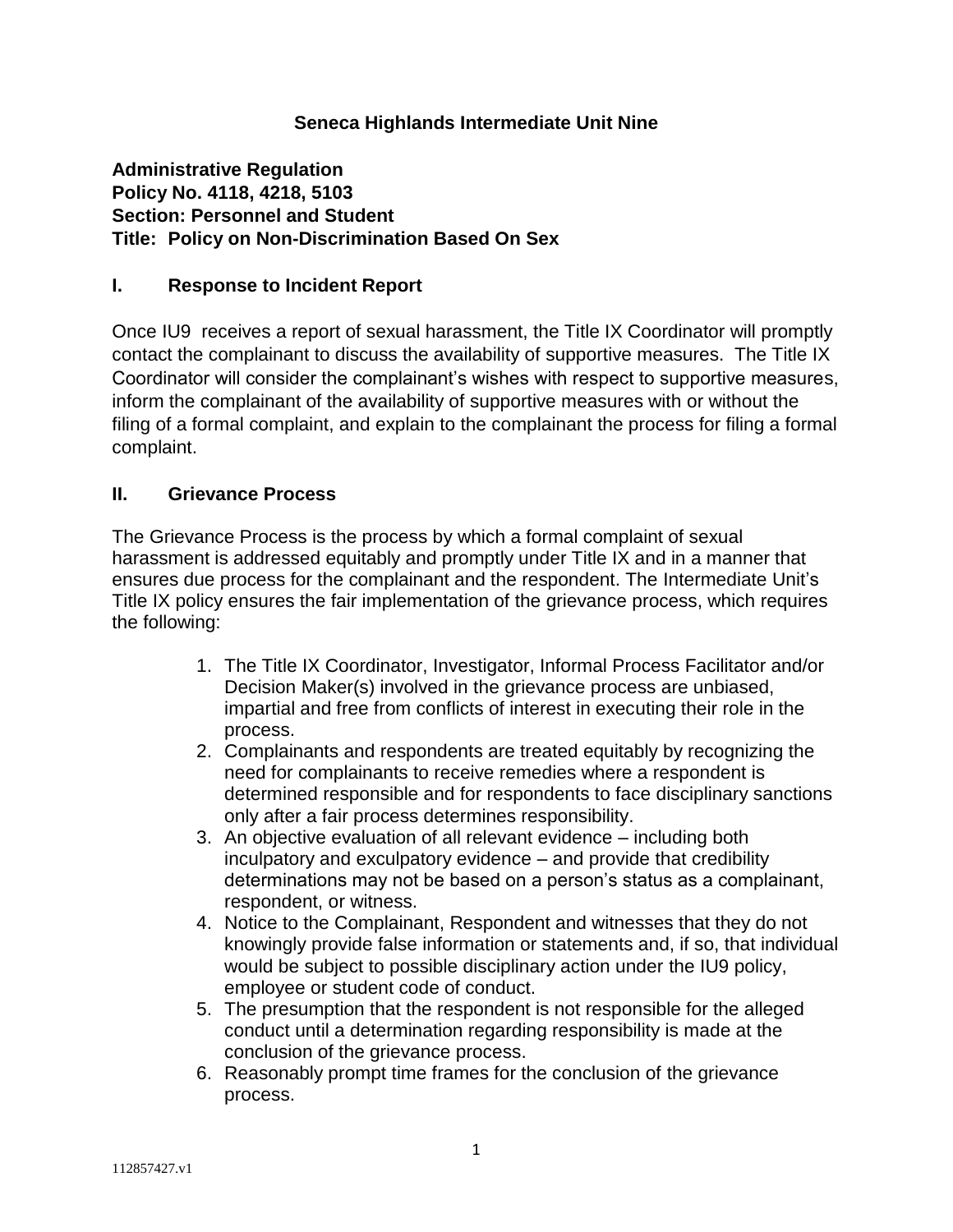- 7. Informs all parties of critical information about the intermediate unit's procedures including the range of remedies and disciplinary sanctions IU9 may impose, the standard of evidence applied by IU9 to all formal complaints of sexual harassment under Title IX (**which must be either the preponderance of the evidence standard, or the clear and convincing evidence standard**), IU9's appeal procedures, and the range of supportive measures available to both parties.
- 8. Protects any legally recognized privilege from being pierced during a grievance process.
- 9. Requires written notice of the allegations to both parties, including informing the parties of the right to select an advisor of choice.
- 10.Materials used to train Title IX Coordinators, investigators, decisionmakers, and any person who facilitates an informal resolution process, must not rely on sex stereotypes and must promote impartial investigations and adjudications of formal complaints of sexual harassment.

IU9's treatment of a complainant, or a respondent, could constitute sex discrimination prohibited under Title IX. Under this policy, the grievance process will ensure that complainants and respondents receive due process and are treated equitably. An investigation will begin promptly following the receipt of a formal complaint with appropriate written notice being delivered to both the Complainant and Respondent and containing all required information as outlined under Title IX (i.e. stating the allegations, what district policies are alleged to have been violated, investigator (s), and overview of what to expect in the investigation process.) The standard of proof that will be applied, analyzing all of the relevant evidence in a grievance process, is preponderance of the evidence.

Following the stated requirements in the grievance process, IU9 will promptly initiate an inquiry into a formal complaint in a manner that:

- 1. Keeps the burden of proof and burden of gathering evidence on IU9 while protecting every party's right to consent to the use of the party's own medical, psychological, and similar treatment records;
- 2. Provides the parties equal opportunity to present fact and expert witnesses and other inculpatory and exculpatory evidence;
- 3. Does not restrict the parties from discussing the allegations or gathering evidence;
- 4. Communicates that the Complainant can withdraw the formal complaint at any time prior to a final outcome determination by the decision-maker;
- 5. Communicates that the Complainant and Respondent are not required to participate in the grievance process;
- 6. Before reaching a determination regarding responsibility, required the decision-maker(s) to allow each party the opportunity to submit written, relevant questions that a party wants asked of any party or witness,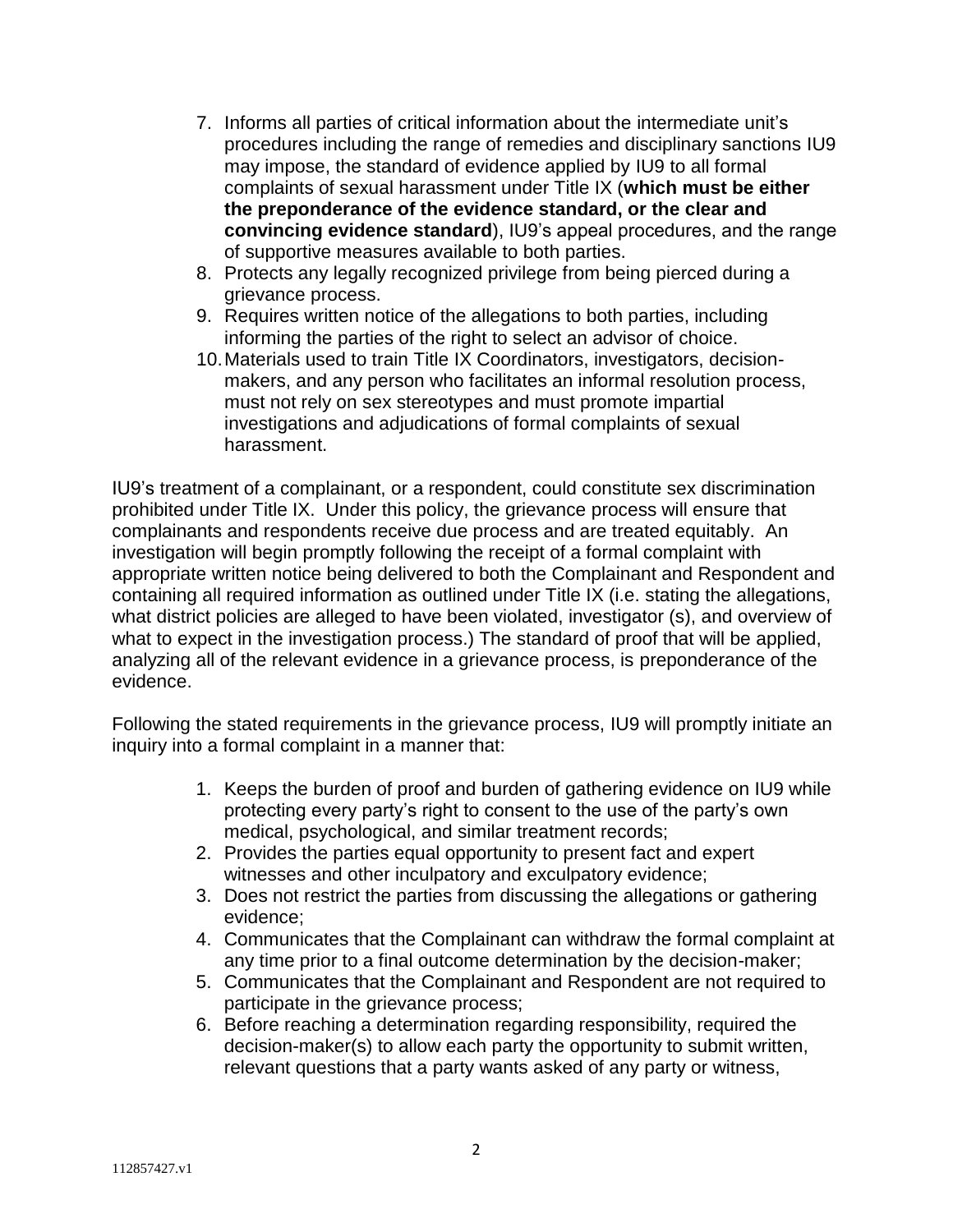provide each party with the answers, and allow for additional, limited follow-up questions from each party.

## **III. Investigation**

Following the filing of a formal complaint, a prompt investigation will be initiated unless the parties voluntarily elect to participate in an informal resolution process. In initiating an investigation, the Title IX Coordinator will provide written notification (i.e. Notice of Investigation) to both parties. The notice of investigation will include:

- 1. Information regarding the grievance process;
- 2. Information regarding the informal resolution process;
- 3. The nature of the allegations;
- 4. Any additional IU9 policies that are applicable based on the information known at that time;
- 5. The name(s) of the assigned investigator;
- 6. Request of each party to state if there is a reason why they believe the assigned investigator cannot be fair and impartial.
- 7. Notice that if any participant or witness knowingly provides false information, they could be subject to disciplinary action under IU9's code of conduct

If, during the course of the investigation, facts are presented that suggest a possible violation of another section under this policy or any IU9 policy, written notice will be provided to both parties of the additional allegation and potential policy violation. *[The following does need to be included in this policy and procedure document but is put here as a reminder- "the written notice of investigation must state that the respondent is presumed to be not responsible for the alleged conduct and that a determination regarding responsibility is made at the conclusion of the grievance process"]*

The Title IX Coordinator will do the following to ensure fairness in the investigation process:

- 1. Provide written notice when a party's participation is invited or expected for an interview or meeting;
- 2. Provides written notice to any participant (party or witness) of the date, time, location, other participants, and purpose of all investigative interviews or other meetings, [with sufficient time for the party to prepare to participate]
- 3. Provides both parties equal opportunity to review and respond to the evidence gathered during the investigation. Each party will have 20 instructional days to review all evidence and respond to the investigator before the completion of the investigation report;
- 4. Create an investigative report that fairly summarizes relevant evidence and, at least 20 days prior to sending the report to each party and the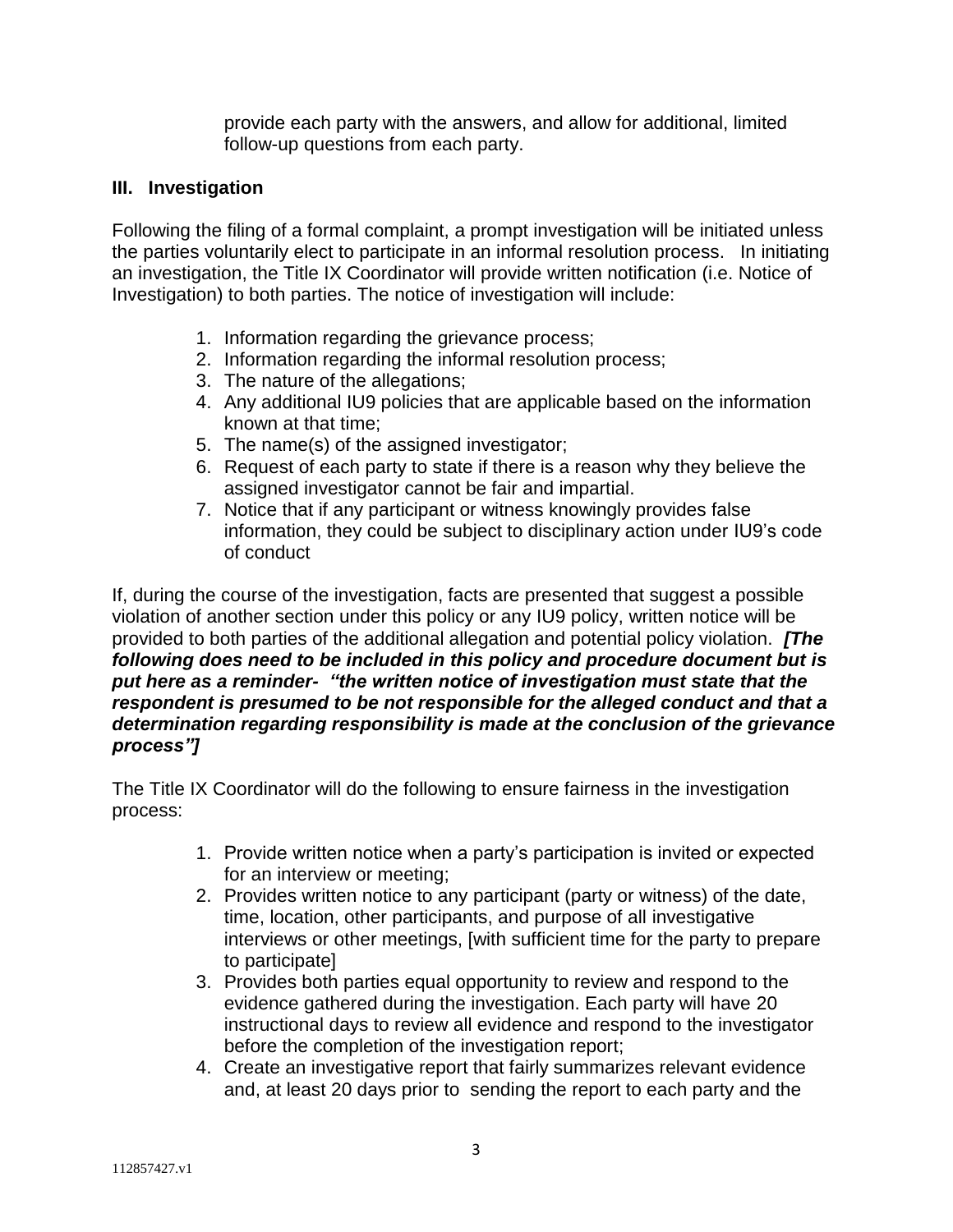party's advisor, if any, the investigative report in an electronic format or a hard copy, for their review and written response.

- **IV. Complaint Dismissal**: The Title IX Coordinator may dismiss a formal complaint in the following circumstances:
	- 1. If the conduct alleged in the formal complaint does not meet the definition of sexual harassment as defined in this policy or did not occur in the IU's education program or activity, or did not occur against a person in the United States, then the IU must dismiss the formal complaint with regards to sexual harassment under Title IX. However, that alleged behavior can and will be reviewed under other District policies concerning code of conduct;
	- 2. IU9 may dismiss the formal complaint or any allegations contained in the complaint, if at any time during the investigation or hearing the complainant notifies the Title IX Coordinator in writing that they would like to withdraw the formal complaint or any specific allegation;
	- 3. The respondent is no longer enrolled or employed by IU9; or
	- 4. Specific circumstances prevent the IU from gathering evidence sufficient to reach a determination as to the formal complaint or allegations therein. The circumstances must be documented.

When a formal complaint or allegation is dismissed, IU9 will promptly send written notice of the dismissal and reason(s) simultaneously to the parties along with notification about the right to appeal the decision to dismiss the complaint or an allegation. Any appeal must be filed within 20 instructional days following the issuance of the dismissal notice.

# **V. Informal Resolution Process**

After a formal complaint is filed, provided that the Title IX Coordinator has provided both parties with information about allegations and explained the informal resolution process, the parties can elect to resolve the complaint through an informal resolution process if each party voluntarily agrees to do so in writing. Complaintant or respondent can decide to withdraw from the informal resolution process and resume the grievance process before the conclusion of the informal resolution process. Any complaint alleging that an employee sexually harassed a student is ineligible for the informal resolution process.

# **VI. Complaint Outcome Determination**

Once a Final Investigation Report has been issued, the Title IX Coordinator will determine if the matter should be scheduled for an Administrative Outcome Determination.

If there is an administrative review of the case, an advisor is not necessary. For either outcome determination process, an unbiased decision maker or decision-making panel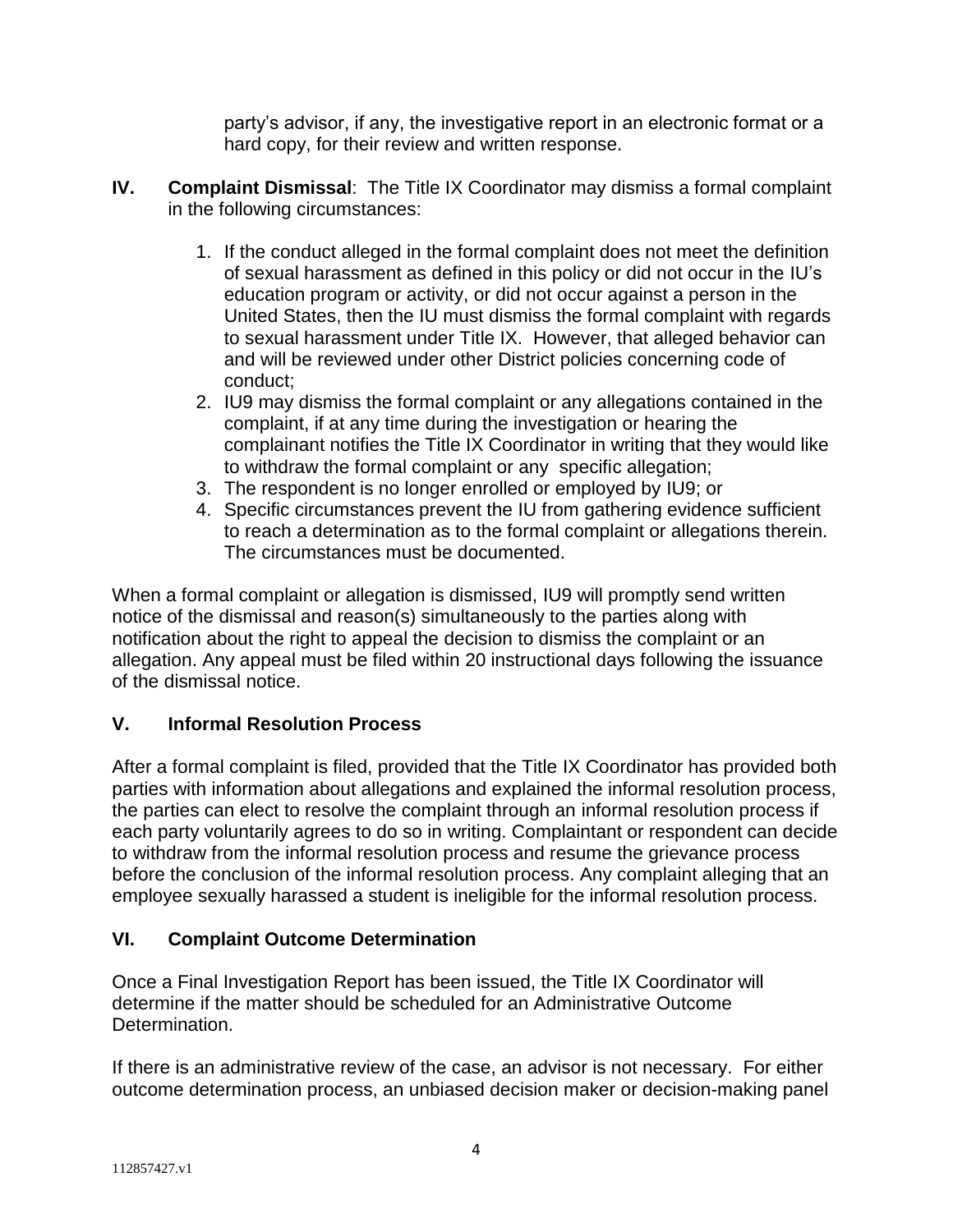is assigned to adjudicate the matter. Written notice and information regarding the procedures for each process will be provided to the Complainant and Respondent at least **20** days prior to the scheduled date for the administrative review. Each party can pose questions in writing they have for the other party during this time to the decision maker. The decision maker will determine relevance and, if relevant, will direct the Title IX Coordinator to provide the questions to the other party for a response. For any question that a decision-maker does not allow, the decision-maker must state why the question was excluded or determined to be irrelevant.

## **VII. Outcome Determination**

A decision-maker or decision-making panel will issue a written outcome determination regarding responsibility simultaneously to the parties within **20** instructional days following the administrative review date. The Title IX Coordinator will notify the parties in writing about their right to appeal which must be filed within **20** instructional days following the issuance of the final outcome determination. The outcome determination regarding responsibility becomes final either on the date that the school provides the parties with the written determination of the result of the appeal, if an appeal is filed, or if an appeal is not filed, the date on which an appeal would no longer be considered timely.

## **VIII. Sanctions**

The decision maker or decision-making panel will determine the sanction if, after deliberation, the respondent is found responsible. The range of available sanctions include, but are not limited to, written admonishment to expulsion or termination and are identical to any remedies available under IU9 policies, the Code of Conduct and application of law and regulations governing student or employee behavior. The complainant and respondent will be given the opportunity to provide a statement in writing regarding impact or mitigation to the Title IX Coordinator prior to the date for the administrative outcome or live hearing. The Title IX Coordinator will provide the impact and mitigation statements of the parties to the decision maker(s) when requested by the decision maker(s) as a part of their deliberation on sanctions. Sanctions will be determined based on the totality of the information received including consideration for the safety of the school community.

### **XI. Appeal**

**Outcome Determination**: Each party has the right to appeal the outcome determination of the decision maker or decision-making panel. The basis for an appeal is:

- 1. To consider new evidence that was not reasonably available that could have affected the outcome,
- 2. A procedural error that substantially affected the outcome, and/or
- 3. Bias or Conflict of Interest of the Title IX Coordinator, Investigator or Decision Maker that affected the outcome.